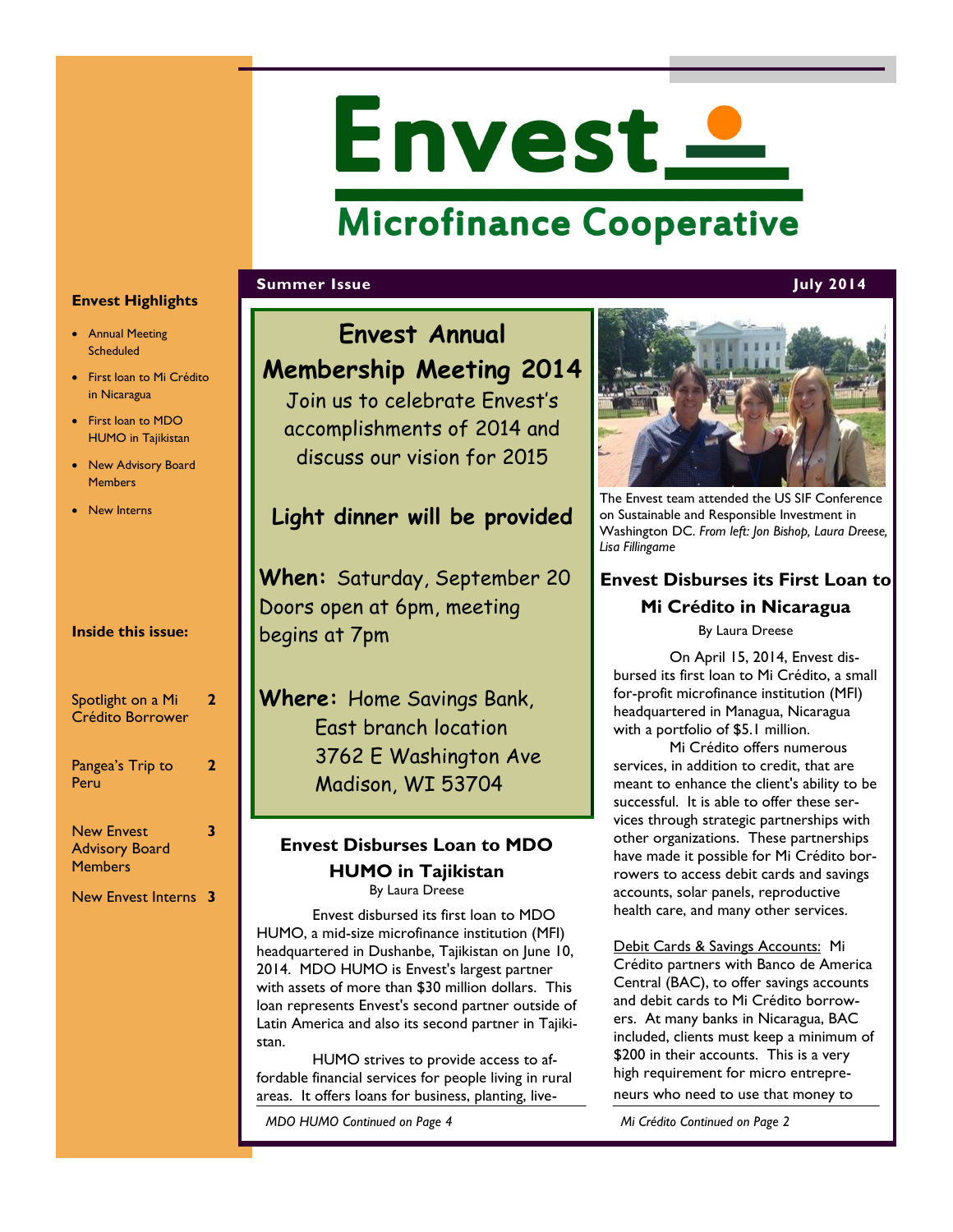#### **Mi Crédito** *continued from page 1*

#### **Board of Directors**

John Giegel: *President* Jon Bishop: *Vice President* Georgette Frazer: *Treasurer* Kathy Hankard*: Secretary* Francisco Aguilar

Paul Sager

#### **Advisory Board**

Richard Brooks Justin Conway Howard Finkelstein Sue Good Jennifer Lazarus Sergio Loureiro Andy Loving Mel Miller Doug Morrison Wayne Orthwein Julia Pooler Jeni Servoss-Pecard Megan Snyder David Szakonyi Ann Terlaak

#### **Management Team**

Jon Bishop, *CEO & Founder* Laura Dreese, *Portfolio Manager* Francis Soza Huete, *Country Representative - Nicaragua* Haluna Zenko, *Webmaster*  Evan Vorpahl, *Intern* Victoria Haler, *Intern* Emily Johnson, *Intern*

operate their businesses. Onerous requirements such as these force the clients to keep money under the mattress, which not only decreases in value with inflation, but also is not safe from theft. This partnership allows Mi Crédito borrowers to open accounts with BAC and access tween Mi Crédito and the their loan through this account without concern about going below the minimum account requirement. After the loan is repaid clients can keep these accounts open with BAC as savings accounts.

Solar Panels: In rural Nicaragua, being on the grid is not always an option. When this is the case, many rural residents use candles or kerosene Foundation, Mi Crédito has lamps for lighting after sunset. Not only do these put resi-

dents at risk of burns or fires, that tests for cervical cancer but the light they produce is dim and can be insufficient for nations. These services are reading. Mi Crédito has part-offered to Mi Crédito bornered with Global Partnerships, an American impact investor, to provide technical assistance and relationship management services be-Nicaraguan solar panel providers with which it partners. Now rural residents can take out a loan from Mi Crédito to finance a small solar panel that will provide a safer, environmentally cleaner, and brighter light when the sun goes down.

Health Care: Through a part- partnering with an organizanership with the AMOS been able to open a health clinic in one of its branches

**Spotlight on a Mi Crédito Borrower:**  Merla Ruiz Zúñiga



*Merla Ruiz Zúñiga in front of the sanitation project*

Merla Ruiz Zúñiga, along with her husband and mother-in-law, own three businesses that they operate out of the same building. They have a grocery store, a butcher shop, and a small restaurant. The building did not have adequate sanitation, so Merla took out a loan from Mi Crédito in order to fix that. She plans to take out more small loans to fix her house and build a second floor that she could rent out to tourists.

and conducts prenatal examirowers at a reduced cost, and the payment can be rolled into the payment schedule of the loan. The clinic is also open to the general public for medical services.

Not only does Mi Crédito offer business loans to micro and small Nicaraguan businesses, but it is able to collaborate with other organizations to meet a wide range of clients' needs. Envest is very pleased to be tion that shares its social and environmental values while maintaining financial strength and stability.

## **Pangea's Visit to Trujillo, Peru**

By Jon Bishop

A team from Pangea, a consulting club at Columbia University, visited two microfinance institutions (MFIs) in Trujillo, Peru on behalf of Envest during the week of May 19-23. Alberto Nebuloni, Sean Holman, and Nick LaCava traveled to Trujillo, about 350 miles north of Lima, to visit two small MFIs that the Envest team has identified as potential partners. The team worked closely with Laura Dreese and me during the preparation for the trip, and the detailed preparation resulted in a visit that provided an excellent understanding of the two MFIs. Envest is continuing to evaluate the possibility of working with these two MFIs later in 2014.

Envest's relationship with Pangea was facilitated by Microlumbia, a microfinance club at Columbia University that has partnered with Envest

*Pangea Continued on Page 4*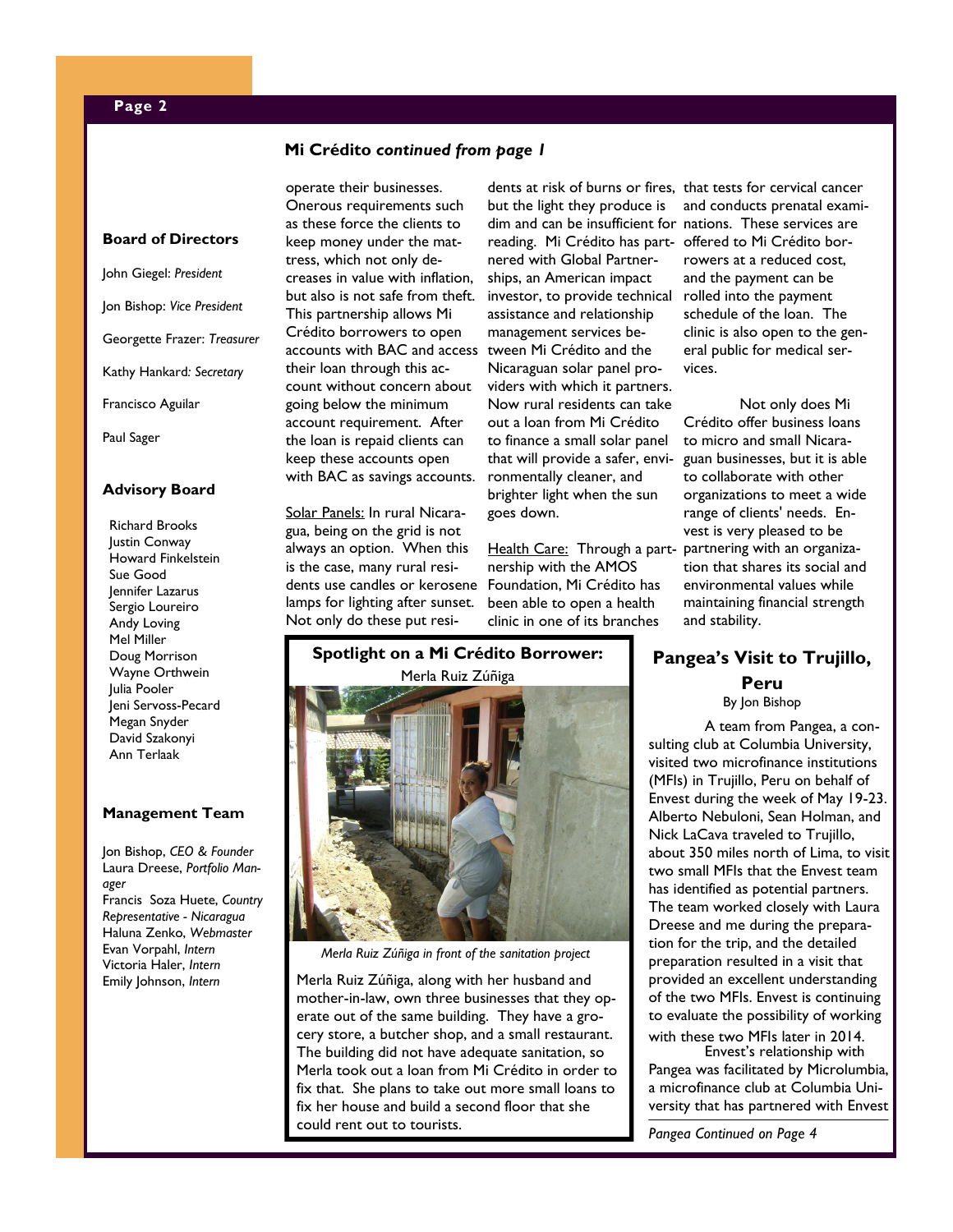#### **Summer Issue Page 3**

# **New Envest Advisory Board Members**



**Andy Loving** has recently joined Envest's Advisory Board. He is a Certified Financial Planner® and expert in community investments. Andy and his wife, Susan Taylor, run the financial planning firm Just Money Advisors in Louisville, Kentucky, which serves clients in more than 25 states. Andy is a lifelong social activist who has won multiple awards for community investment work. Andy is a member of Natural Investments, a boutique investment advisory network that is well known for its dedication to combining attractive financial returns with environmental sustainability and social justice. Natural Investments approved Envest for recommendation to clients of the network in 2013 largely due to Andy's recommendation and due diligence effort. Over half of Envest's much needed growth in 2013 came from Natural Investment's clients. Andy's joining the Envest Advisory Board formalizes his long-standing support and passion for Envest. His financial insights and passion for social justice will be an excellent addition to the Envest team.

**Mel Miller** has recently joined Envest's Advisory Board. Mel is Chief Economist of First Affirmative Financial Network, LLC (FAFN), a nationwide network of socially responsible investment advisers headquartered in Colorado Springs. He also serves as an adjunct member of the First Affirmative Investment Committee. Mel was the Chief Investment Officer for Heartland Financial USA, Inc. for 28 years before joining FAFN. He has recently moved to Madison, Wisconsin with his wife Marie. Mel's deep insights into economics and financial markets, his strong commitment to responsible investing and social justice, and his slightly warped sense of humor will be excellent additions to the Envest community.





### **New Envest Interns**

**Victoria Haler** is a junior at the University of Wisconsin-Madison majoring in International Studies, Spanish, and obtaining a Certificate in Business. She recently returned from a semester abroad in Spain where she was able to strengthen her Spanish speaking skills and knowledge of foreign cultures. Victoria is particularly interested in corporate social responsibility, sustainable business practices, and philanthropic capitalism. After graduation, Victoria plans to pursue a master's degree in International Development with a specialization in Development Economics.

**Emily Johnson** is a senior at the University of Wisconsin-Madison majoring in Economics. Her goal is to serve in the Peace Corps after graduation en route to a career in economic development in developing countries. Emily intends to use her training in economics to have an influential role in providing financial opportunities where they are otherwise unavailable. The economic needs that she observed during her travels in South Africa, Costa Rica, and Mexico inspired her to dedicate her professional efforts to economic development.